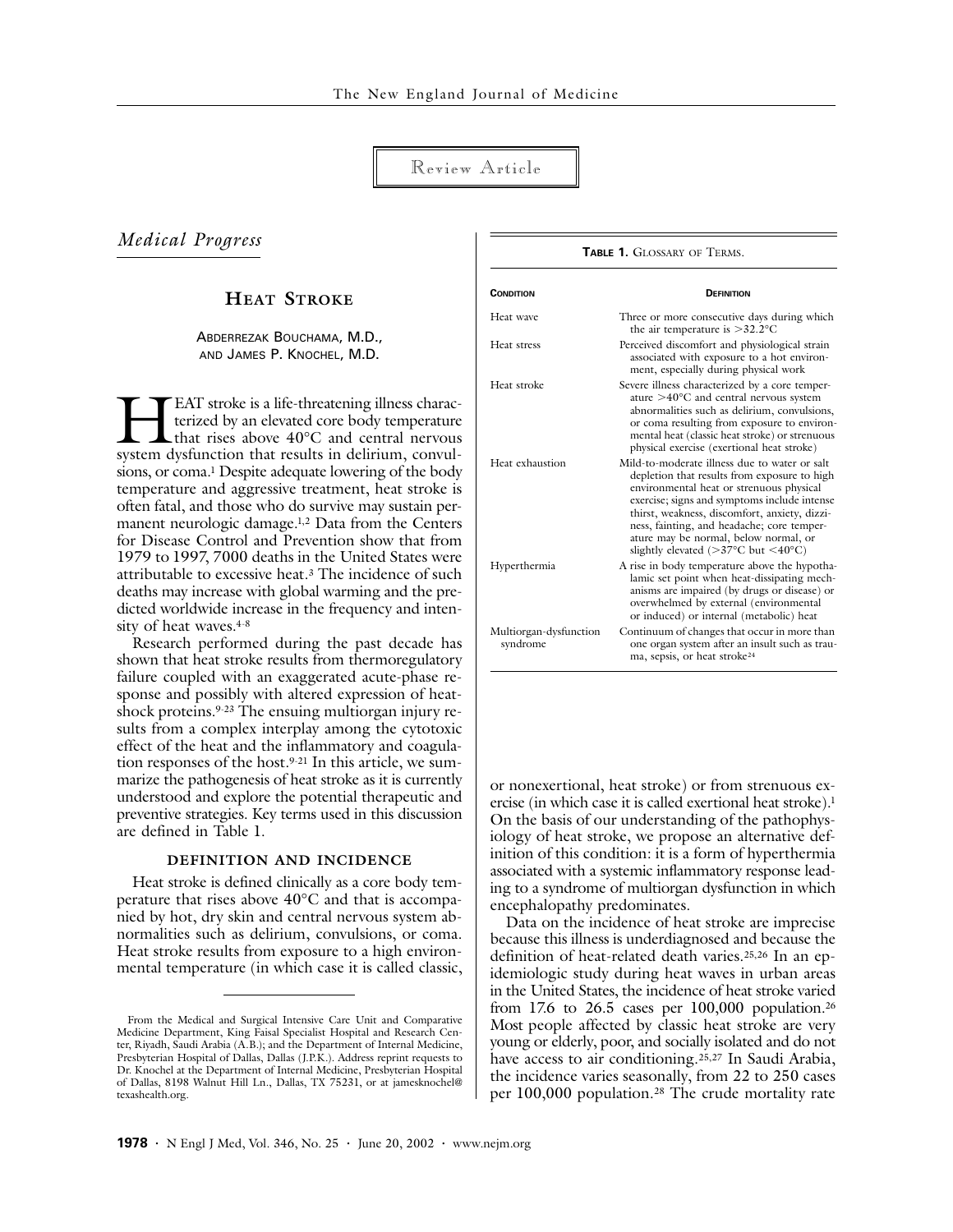associated with heat stroke in Saudi Arabia is estimated at 50 percent.<sup>28</sup>

The incidence of heat exhaustion in Saudi Arabia, in contrast, ranges from 450 to more than 1800 cases per 100,000 population. Why a mild illness develops in response to heat (as in heat exhaustion) in some people, whereas in others the condition progresses to heat stroke, is unknown. Genetic factors may determine the susceptibility to heat stroke; candidate susceptibility genes include those that encode cytokines, coagulation proteins, and heat-shock proteins involved in the adaptation to heat stress.13-23

## **PATHOGENESIS**

To understand the pathogenesis of heat stroke, the systemic and cellular responses to heat stress must be appreciated. These responses include thermoregulation (with acclimatization), an acute-phase response, and a response that involves the production of heatshock proteins.

### **Thermoregulation**

Body heat is gained from the environment and is produced by metabolism. This overall heat load must be dissipated to maintain a body temperature of 37°C, a process called thermoregulation.<sup>1</sup> A rise in the temperature of the blood by less than 1°C activates peripheral and hypothalamic heat receptors that signal the hypothalamic thermoregulatory center,<sup>29</sup> and the efferent response from this center increases the delivery of heated blood to the surface of the body. Active sympathetic cutaneous vasodilation then increases blood flow in the skin by up to 8 liters per minute.<sup>30</sup> An increase in the blood temperature also initiates thermal sweating.31,32 If the air surrounding the surface of the body is not saturated with water, sweat will vaporize and cool the body surface. The evaporation of 1.7 ml of sweat will consume 1 kcal of heat energy.32 At maximal efficiency in a dry environment, sweating can dissipate about 600 kcal per hour.31-33 The thermal gradient established by the evaporation of sweat is critical for the transfer of heat from the body to the environment. An elevated blood temperature also causes tachycardia, increases cardiac output, and increases minute ventilation.1,30-33 As blood is shunted from the central circulation to the muscles and skin to facilitate heat dissipation, visceral perfusion is reduced, particularly in the intestines and kidneys.30 Losses of salt and water by sweating, which may amount to 2 liters or more per hour, must be balanced by generous salt supplementation to facilitate thermoregulation.33,34 Dehydration and salt depletion impair thermoregulation.34

### **Acclimatization**

Successive increments in the level of work performed in a hot environment result in adaptations that eventually allow a person to work safely at levels of heat that were previously intolerable or life-threatening.1 The process of acclimatization to heat takes several weeks and involves enhancement of cardiovascular performance, activation of the renin–angiotensin– aldosterone axis, salt conservation by the sweat glands and kidneys, an increase in the capacity to secrete sweat, expansion of plasma volume, an increase in the glomerular filtration rate, and an increase in the ability to resist exertional rhabdomyolysis.35

### **Acute-Phase Response**

The acute-phase response to heat stress is a coordinated reaction that involves endothelial cells, leukocytes, and epithelial cells and that protects against tissue injury and promotes repair.36 Interleukin-1 was the first known mediator of the systemic inflammation induced by strenuous exercise.37 A variety of cytokines are now known to be produced in response to endogenous or environmental heat (Table  $2$ ).<sup>22,38-43,46-51</sup> Cytokines mediate fever, leukocytosis, increased synthesis of acute-phase proteins, muscle catabolism, stimulation of the hypothalamic–pituitary–adrenal axis, and activation of leukocytes and endothelial cells.22,51-53 The interleukin-6 produced during heat stress modulates local and systemic acute inflammatory responses by controlling the levels of inflammatory cytokines<sup>22,51,54</sup>; interleukin-6 also stimulates hepatic production of antiinflammatory acute-phase proteins, which inhibit the production of reactive oxygen species and the release of proteolytic enzymes from activated leukocytes.36,51,54 Other acute-phase proteins stimulate endothelial-cell adhesion, proliferation, and angiogenesis, thus contributing to repair and healing.36 The increased expression of the gene encoding interleukin-6 in human muscle cells, but not in blood monocytes, during the acute-phase response to exercise suggests that the onset of inflammation is local.22,41,42 The systemic progression of the inflammatory response is secondary and involves other cells, such as monocytes.<sup>41</sup> A similar sequence of events has been shown to occur in sepsis.<sup>55</sup>

### **Heat-Shock Response**

Nearly all cells respond to sudden heating by producing heat-shock proteins or stress proteins.56,57 Expression of heat-shock proteins is controlled primarily at the level of gene transcription. During heat stress, one or more heat-shock transcription factors bind to the heat-shock element, resulting in an increased rate of transcription of heat-shock proteins.56,57 Increased levels of heat-shock proteins in a cell induce a transient state of tolerance to a second, otherwise lethal, stage of heat stress, allowing the cell to survive.<sup>23,56,57</sup> Blocking the synthesis of heat-shock proteins either at the gene-transcription level or by specific antibodies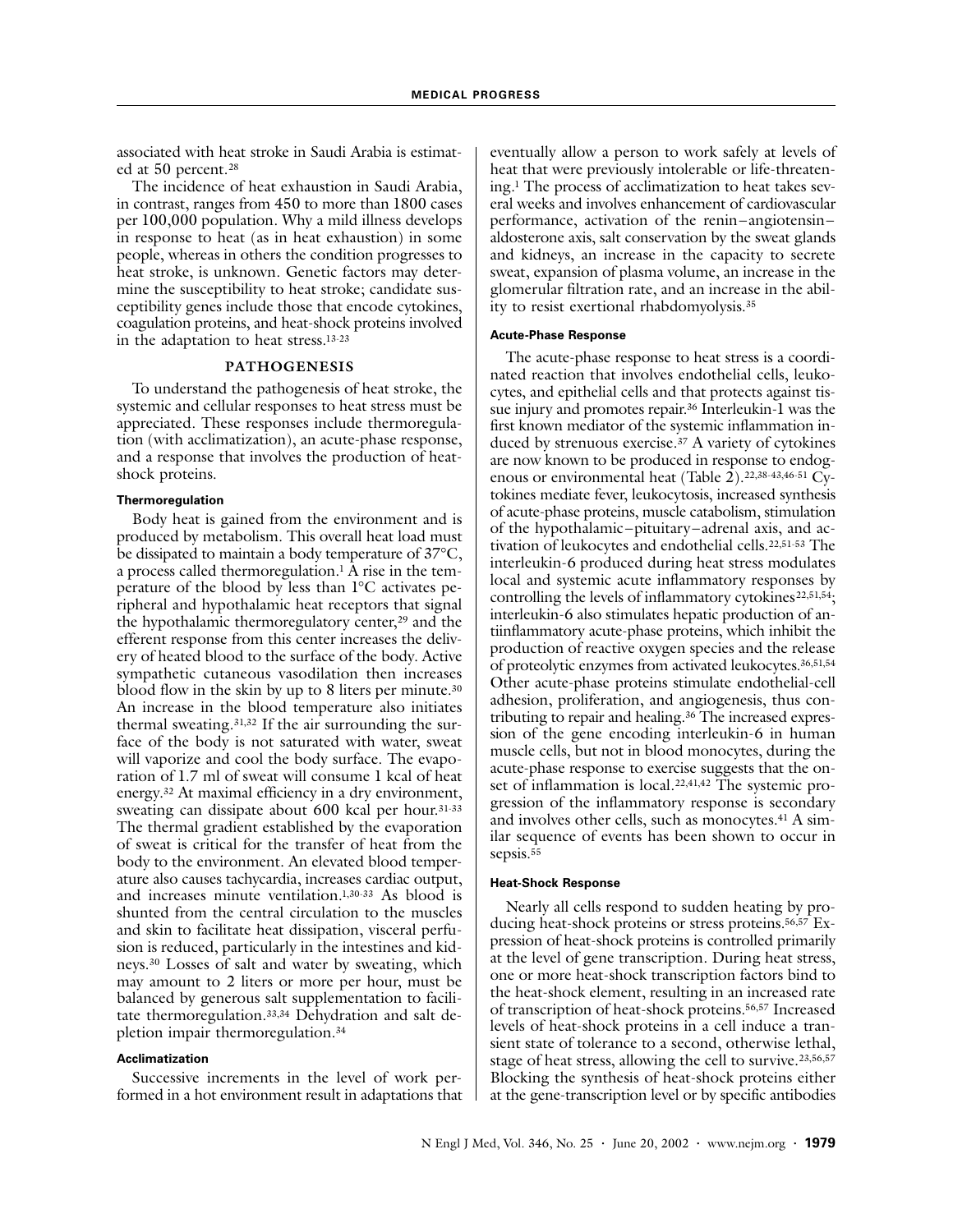| <b>CYTOKINE OR FACTOR</b>                                              | <b>HEAT STRESS</b>                 |                                  |                               | <b>HEAT STROKE</b>        |                   | <b>REFERENCE</b>                                                                                                                                                                                              |
|------------------------------------------------------------------------|------------------------------------|----------------------------------|-------------------------------|---------------------------|-------------------|---------------------------------------------------------------------------------------------------------------------------------------------------------------------------------------------------------------|
|                                                                        | <b>EXERCISE-</b><br><b>INDUCED</b> | <b>ENVIRON-</b><br><b>MENTAL</b> | THERA-<br>PEUTIC <sup>+</sup> | <b>CLASSIC</b>            | <b>EXERTIONAL</b> |                                                                                                                                                                                                               |
| Tumor necrosis<br>factor $\alpha$                                      | Increased or<br>unchanged          | Unchanged                        | Increased or<br>unchanged     | Increased or<br>unchanged | Increased         | Bouchama et al., <sup>11</sup> Espersen et al., <sup>38</sup><br>Robins et al., <sup>39</sup> Camus et al., <sup>40</sup><br>Ostrowski et al., <sup>41</sup> Moldoveanu<br>et al.,42 Suzuki et al.,43 Chang44 |
| Interleukin- $1\beta$                                                  | Increased or<br>unchanged          | NA                               | Increased                     | Increased or<br>unchanged | Increased         | Cannon and Kluger, <sup>37</sup> Robins et al., <sup>39</sup><br>Ostrowski et al., <sup>41</sup> Moldoveanu<br>et al., <sup>42</sup> Chang, <sup>44</sup> Bouchama et al. <sup>45</sup>                       |
| Interleukin-2                                                          | Decreased or<br>unchanged          | NA                               | Unchanged                     | NA                        | NA                | Espersen et al., <sup>38</sup> Robins et al. <sup>39</sup>                                                                                                                                                    |
| Interleukin-6                                                          | Increased                          | Increased                        | Increased                     | Increased                 | Increased         | Robins et al., <sup>39</sup> Moldoveanu et al., <sup>42</sup><br>Suzuki et al., <sup>43</sup> Chang, <sup>44</sup> Bouchama<br>et al., <sup>45</sup> Hammami et al. <sup>46</sup>                             |
| Interleukin-8                                                          | Increased                          | NA                               | Increased                     | NA                        | NA                | Pedersen and Hoffman-Goetz, <sup>22</sup><br>Robins et al., <sup>39</sup> Suzuki et al. <sup>43</sup>                                                                                                         |
| Interleukin-10                                                         | Increased                          | Increased                        | Increased                     | Increased                 | NA                | Pedersen and Hoffman-Goetz, <sup>22</sup><br>Robins et al., <sup>39</sup> Suzuki et al., <sup>43</sup><br>Bouchama et al. <sup>47</sup>                                                                       |
| Interleukin-12                                                         | Increased or<br>unchanged          | <b>NA</b>                        | Unchanged                     | <b>NA</b>                 | NA                | Pedersen and Hoffman-Goetz, <sup>22</sup><br>Robins et al., <sup>39</sup> Suzuki et al., <sup>43</sup><br>Akimoto et al. <sup>48</sup>                                                                        |
| Interleukin-1-receptor<br>antagonist                                   | Increased                          | <b>NA</b>                        | <b>NA</b>                     | <b>NA</b>                 | NA.               | Pedersen and Hoffman-Goetz, <sup>22</sup><br>Ostrowski et al., <sup>41</sup> Suzuki et al. <sup>43</sup>                                                                                                      |
| Soluble interleukin-2<br>receptor                                      | Increased                          | <b>NA</b>                        | NA                            | Increased                 | NA                | Pedersen and Hoffman-Goetz, <sup>22</sup><br>Suzuki et al.,43 Hammami et al.46                                                                                                                                |
| Soluble interleukin-6<br>receptor                                      | NA                                 | Increased                        | NA                            | Decreased                 | NA                | Hammami et al. <sup>49</sup>                                                                                                                                                                                  |
| Soluble tumor necrosis<br>factor receptors<br>$(p55 \text{ and } p75)$ | Increased                          | Increased or<br>unchanged        | Increased                     | Increased                 | NA                | Pedersen and Hoffman-Goetz, <sup>22</sup><br>Hammami et al. <sup>49</sup>                                                                                                                                     |
| Interferon- $\gamma$                                                   | Increased or<br>unchanged          | NA                               | Unchanged                     | Increased                 | NA                | Pedersen and Hoffman-Goetz, <sup>22</sup><br>Robins et al., <sup>39</sup> Suzuki et al., <sup>43</sup><br>Bouchama et al. <sup>45</sup>                                                                       |
| Interferon- $\alpha$                                                   | Increased or<br>unchanged          | NA                               | Unchanged                     | NA                        | NA                | Suzuki et al., <sup>43</sup> Viti et al. <sup>50</sup>                                                                                                                                                        |
| Granulocyte colony-<br>stimulating factor                              | Increased                          | <b>NA</b>                        | Increased                     | <b>NA</b>                 | NA                | Pedersen and Hoffman-Goetz, <sup>22</sup><br>Robins et al., <sup>39</sup> Suzuki et al. <sup>43</sup>                                                                                                         |
| Macrophage-inhibitor<br>proteins                                       | Increased                          | NA                               | Unchanged                     | NA                        | NA                | Pedersen and Hoffman-Goetz, <sup>22</sup><br>Robins et al. <sup>39</sup>                                                                                                                                      |

| TABLE 2. EFFECT OF HEAT STRESS AND HEAT STROKE ON CIRCULATING CYTOKINES, |
|--------------------------------------------------------------------------|
| CYTOKINE RECEPTORS, GROWTH FACTORS, AND CHEMOKINES. <sup>*</sup>         |

\*Data are from studies in human subjects. NA denotes data not available.

†Whole-body hyperthermia may be induced in cancer therapy.

renders the cells extremely sensitive to a minor degree of heat stress.16,58 In vivo, cellular tolerance protects laboratory animals against hyperthermia, arterial hypotension, and cerebral ischemia.15,16 The protection conferred against heat-stroke injury correlates with the level of heat-shock protein 72, which accumulates in the brain after the priming heat-shock treatment.15,16 The mechanism by which heat-shock proteins protect cells may relate to their function as molecular chaperones that bind to partially folded or misfolded proteins, thus preventing their irreversible denaturation.56 Another possible mechanism involves heat-shock proteins that act as central regulators of the baroreceptor-reflex response during severe heat stress, abating hypotension and bradycardia and conferring cardiovascular protection.16

### **Progression from Heat Stress to Heat Stroke**

Thermoregulatory failure, exaggeration of the acutephase response, and alteration in the expression of heat-shock proteins may contribute to the progression from heat stress to heat stroke.

## *Thermoregulatory Failure*

The normal cardiovascular adaptation to severe heat stress is an increase in cardiac output by up to 20 liters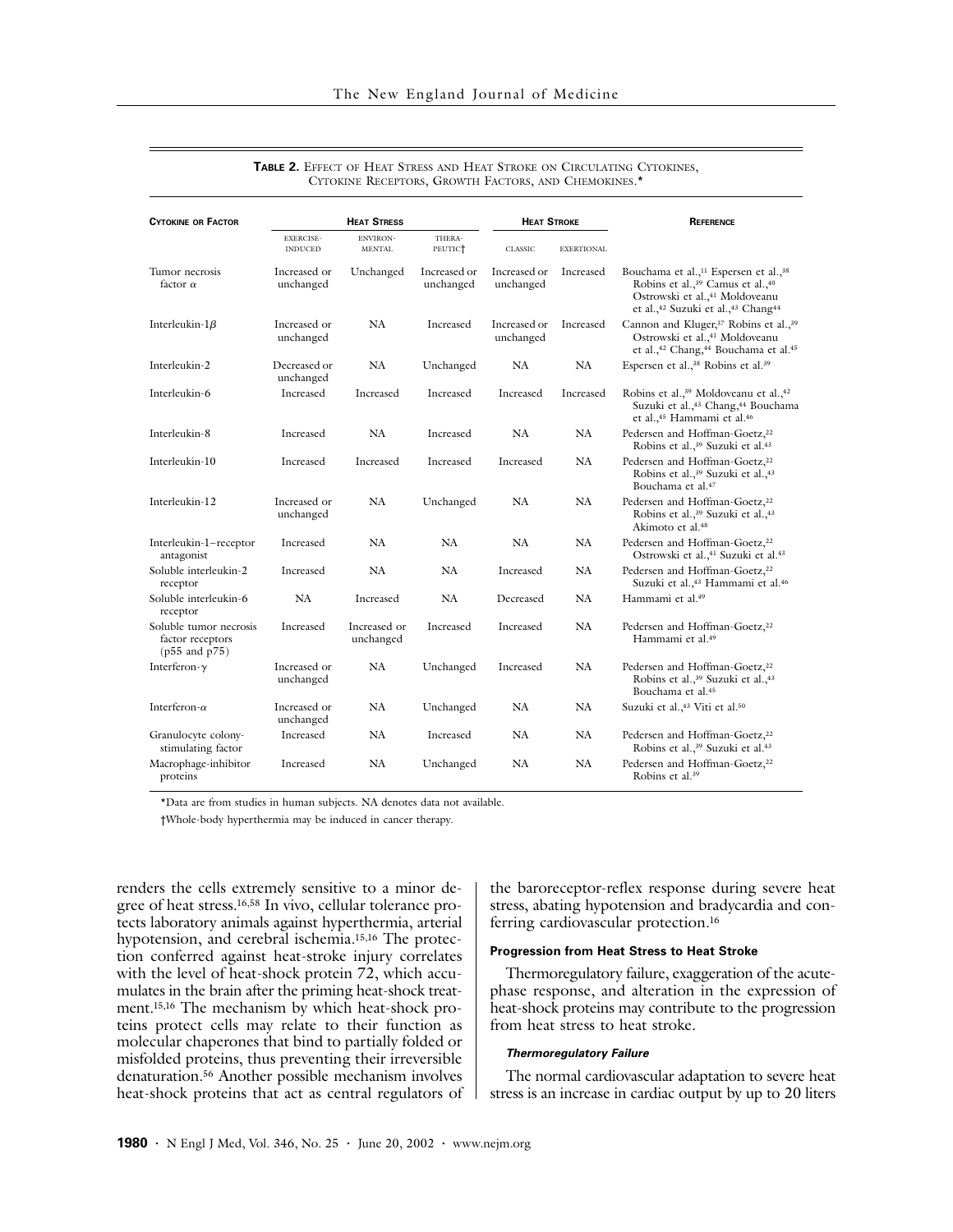per minute and a shift of heated blood from the core circulation to the peripheral circulation.30 An inability to increase cardiac output because of salt and water depletion, cardiovascular disease, or a medication that interferes with cardiac function can impair heat tolerance and result in increased susceptibility to heat stroke.1

## *Exaggeration of the Acute-Phase Response*

It is possible that the gastrointestinal tract fuels the inflammatory response.12,40,59-63 During strenuous exercise or hyperthermia, blood shifts from the mesenteric circulation to the working muscles and the skin, leading to ischemia of the gut and intestinal hyperpermeability.12,30,59-63 There is abundant evidence of hyperpermeability during heat stress in animal models but much less evidence of this phenomenon in humans.9,10,12,59-63 In rats, heat stress leads to increased metabolic demand and reduced splanchnic blood flow, which in turn induce intestinal and hepatocellular hypoxia; the hypoxia results in the generation of highly reactive oxygen and nitrogen species that accelerate mucosal injury.12,59

Intestinal mucosal permeability to iodine-125– labeled endotoxin increases in heat-stressed rats that have a core temperature of 45°C.<sup>60</sup> In heat-stressed primates, endotoxin from the gut enters the circulation at a core temperature of  $40^{\circ}$ C, and its concentration increases as the core temperature rises.9,10 Endotoxemia may then cause hemodynamic instability and death. Administration of antiendotoxin antibodies before heat stress occurs attenuates hemodynamic instability and improves outcome, suggesting that endotoxin is involved in the progression from heat stress to heat stroke.<sup>10</sup> In humans, high concentrations of endotoxin, inflammatory cytokines, and acute-phase proteins are found in the blood after strenuous exercise.22,40,61,62 Increased intestinal permeability occurs in athletes exercising at 80 percent or more of maximal oxygen consumption.<sup>61</sup>

In summary, in the model of heat stroke based on experiments in animals and observations in humans (Fig. 1), local and systemic insults associated with heat stress, such as splanchnic hypoperfusion, alter the immunologic and barrier functions of the intestines.12,59-63 This alteration allows leakage of endotoxins, increased production of inflammatory cytokines that induce endothelial-cell activation, and release of endothelial vasoactive factors such as nitric oxide and endothelins.9,10,12,63,64 Both pyrogenic cytokines and endothelium-derived factors can interfere with normal thermoregulation by raising the set point at which sweating is activated and by altering vascular tone, particularly in the splanchnic circulation, thereby precipitating hypotension, hyperthermia, and heat stroke.<sup>9,10,12,63</sup>

## *Alteration of Heat-Shock Response*

Increased levels of heat-shock proteins protect cells from damage by heat, ischemia, hypoxia, endotoxin, and inflammatory cytokines.23,56,57 In persons who are subjected to heat stress, examination of muscle tissue, blood monocytes, and serum reveals that such a heatshock response occurs in vivo.17,65-67 Attenuation of the heat-shock response during heat stroke suggests that this adaptative response is protective.17,23 Conditions associated with a low level of expression of heatshock proteins — for instance, aging, lack of acclimatization to heat, and certain genetic polymorphisms — may favor the progression from heat stress to heat stroke.17,23,68

### **PATHOPHYSIOLOGY**

Heat stroke and its progression to multiorgan-dysfunction syndrome are due to a complex interplay among the acute physiological alterations associated with hyperthermia (e.g., circulatory failure, hypoxia, and increased metabolic demand), the direct cytotoxicity of heat, and the inflammatory and coagulation responses of the host.11-15,18-21,44,45,69-72 This constellation of events leads to alterations in blood flow in the microcirculation and results in injury to the vascular endothelium and tissues (Fig. 2).18,19,73-76

## **Heat**

Studies in cell lines and animal models suggest that heat directly induces tissue injury.69,70 The severity of the injury depends on the critical thermal maximum, a term that attempts to quantify the level and duration of heating that will initiate tissue injury.69-71 A critical thermal maximum beyond which near-lethal or lethal injury occurs has been determined in various mammalian species.71 Observations in selected groups, including marathon runners, normal volunteers, and patients with cancer who are treated with whole-body hyperthermia, suggest that the critical thermal maximum in humans is a body temperature of 41.6°C to 42°C for 45 minutes to 8 hours.71 At extreme temperatures (49°C to 50°C), all cellular structures are destroyed and cellular necrosis occurs in less than five minutes.<sup>69</sup> At lower temperatures, cell death is largely due to apoptosis.70 Although the pathways of heatinduced apoptosis have not been identified, the induction of heat-shock proteins is protective.<sup>57</sup>

### **Cytokines**

The plasma levels of inflammatory cytokines (tumor necrosis factor  $\alpha$  [TNF- $\alpha$ ], interleukin-1 $\beta$ , and inter $feron-y$ ) and antiinflammatory cytokines (interleukin-6, soluble TNF receptors p55 and p75, and interleukin-10) are elevated in persons with heat stroke; cooling of the body to a normal temperature does not result in the suppression of these factors.<sup>11,44,45,47,49</sup> The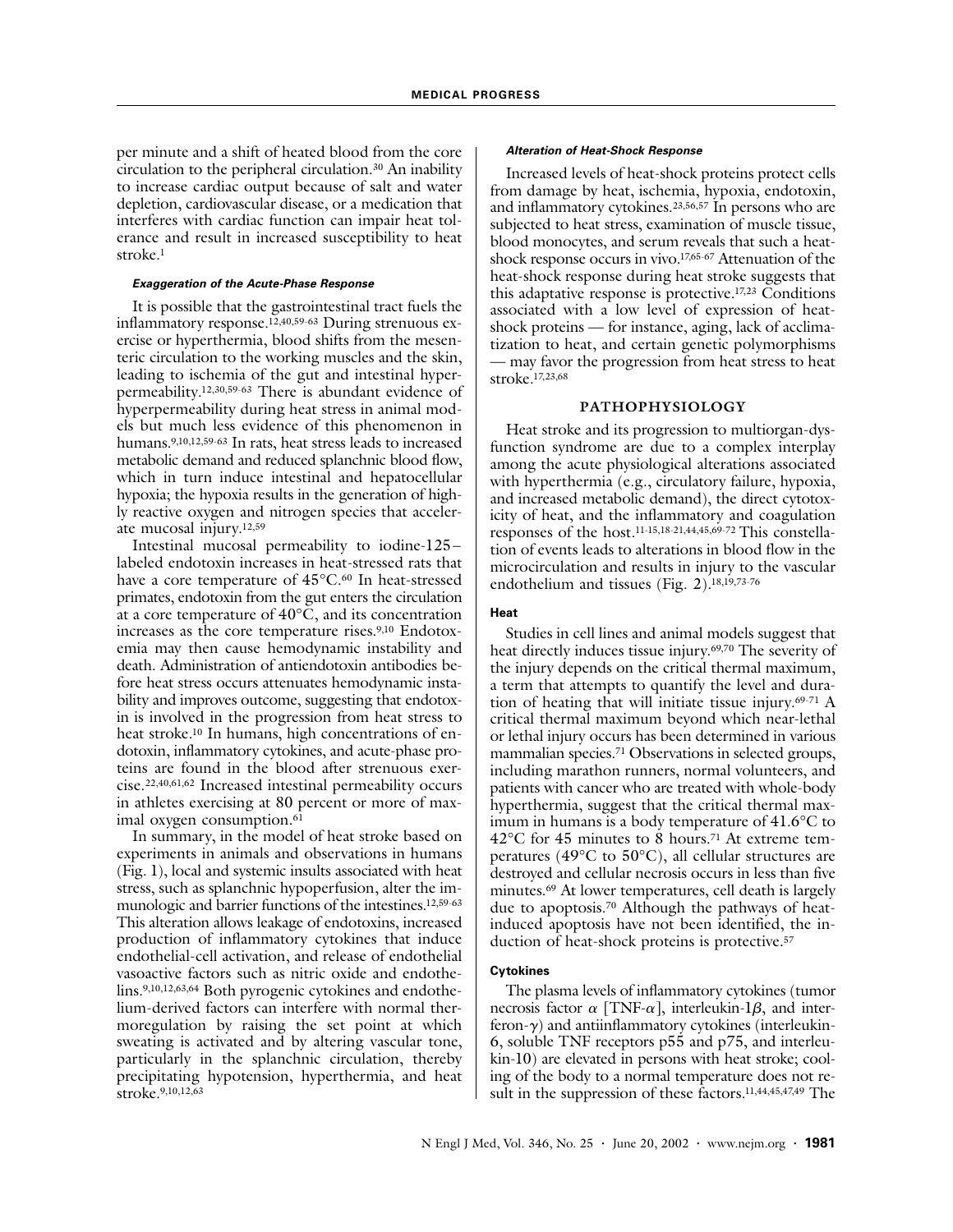



Heat stress induces thermoregulatory, acute-phase, and heat-shock responses. Thermoregulatory failure, exaggeration of the acute-phase response, and alteration in the expression of heat-shock proteins, individually or collectively, may contribute to the development of heat stroke. Active cutaneous vasodilatation and splanchnic vasoconstriction permit the shift of heated blood from the central organs to the periphery, from which heat is then dissipated to the environment. This change may also lead to splanchnic hypoperfusion and ischemia, resulting in increased production of reactive oxygen and nitrogen species, which may in turn induce intestinal mucosal injury and hyperpermeability. Endotoxins may then leak into the circulation and enhance the acute-phase response, leading to increased production of pyrogenic cytokines and nitric oxide. Both cytokines and nitric oxide can interfere with thermoregulation and precipitate hyperthermia, hypotension, and heat stroke. The solid arrows indicate pathways for which there is clinical or experimental evidence, and the broken arrows indicate putative pathways.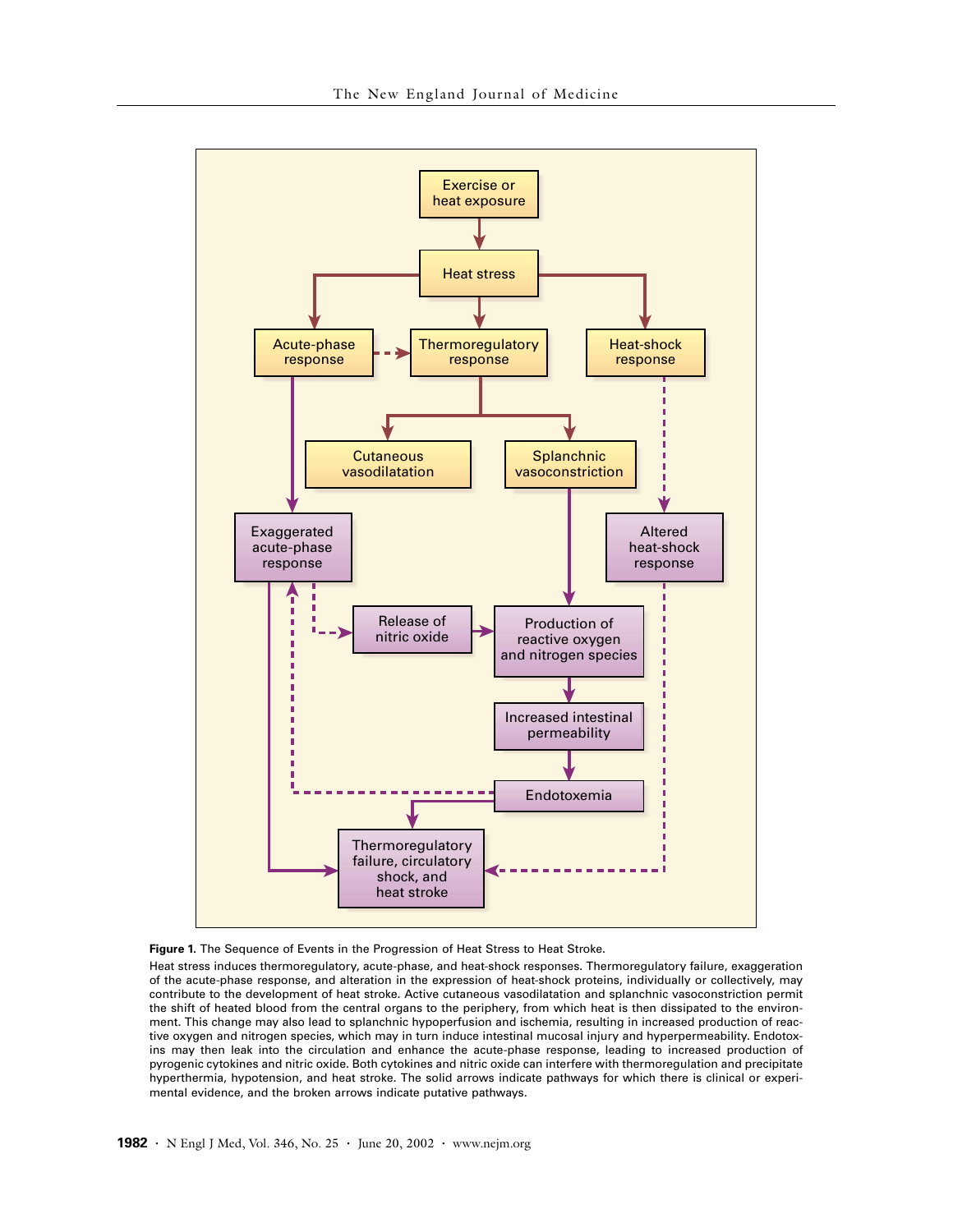

### **Figure 2.** Possible Pathophysiological Mechanisms of Heat Stroke.

Hyperthermia due to passive heat exposure or to exercise may facilitate the leakage of endotoxin from the intestine to the systemic circulation as well as the movement of interleukin-1 or interleukin-6 proteins from the muscles to the systemic circulation. The result is excessive activation of leukocytes and endothelial cells, manifested by the release of proinflammatory and antiinflammatory cytokines (e.g., tumor necrosis factor *a* [TNF-*a*], interleukin-1, interleukin-6, and interleukin-10), up-regulation of cell-surface adhesion molecules, and shedding of soluble cell-surface adhesion molecules (e.g., E-selectin, L-selectin, and intercellular adhesion molecule 1 [ICAM-1]) as well as activation of coagulation (with decreased levels of proteins C and S and antithrombin III) and inhibition of fibrinolysis. The inflammatory and coagulation responses to heat stroke, together with direct cytotoxic effects of heat, result in injury to the vascular endothelium and microthrombosis. The solid arrows indicate pathways for which there is clinical or experimental evidence, and the broken arrows indicate putative pathways.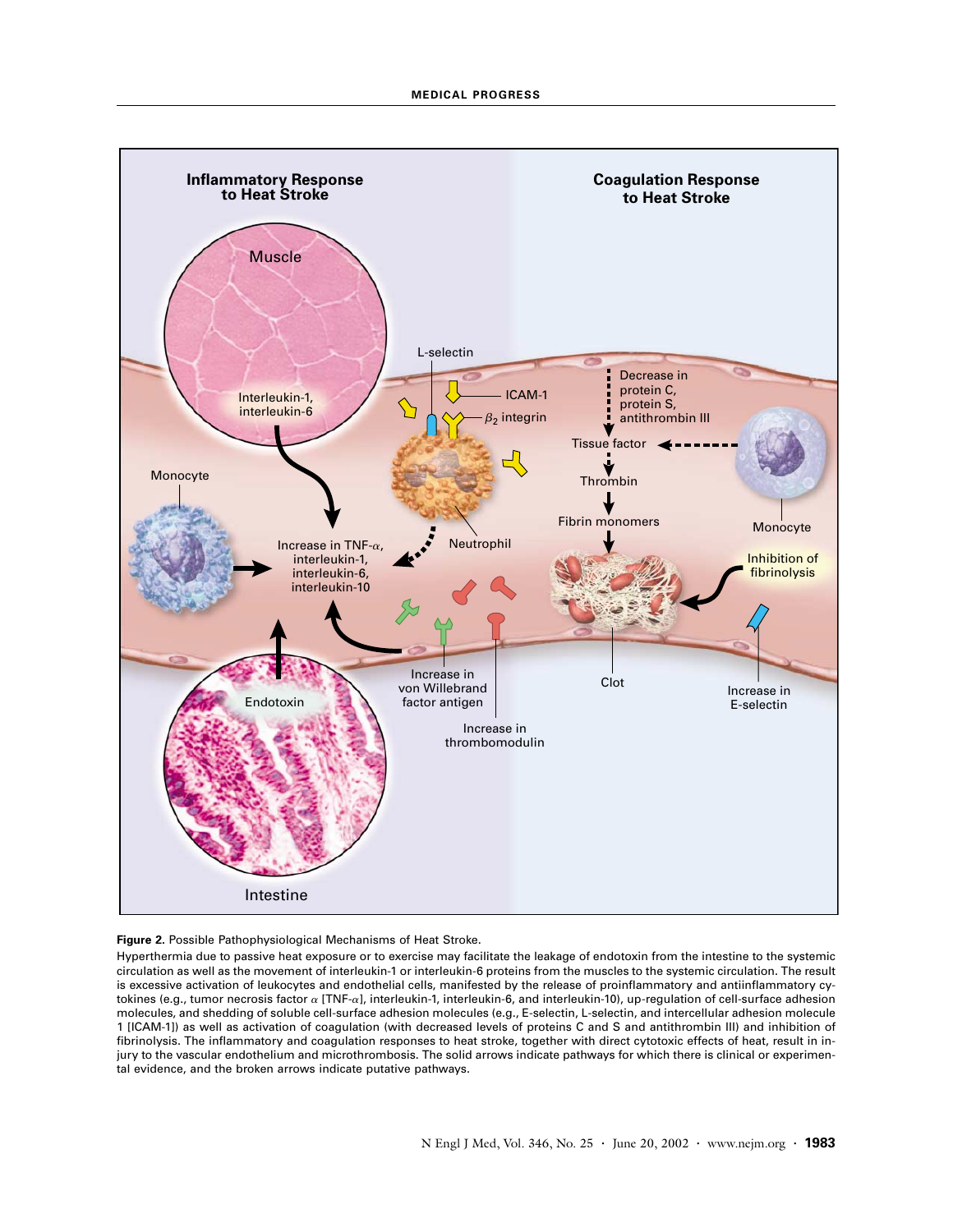levels of interleukin-6 and TNF receptors correlate with severity of heat stroke.<sup>45,49</sup>

An imbalance between inflammatory and antiinflammatory cytokines may result in either inflammation-associated injury or refractory immunosuppression. Although dynamic studies of the cytokine response in patients with heat stroke have not yet been performed, both of these mechanisms may be important. In patients with heat stroke, the incidence of infection is high.2 Studies in rats and rabbits have shown that heat stroke induces systemic and local (central nervous system) production of TNF-*a* and interleukin-1.13,72 The increase in the levels of these inflammatory cytokines is associated with high intracranial pressure, decreased cerebral blood flow, and severe neuronal injury. Interleukin-1–receptor antagonists or corticosteroids given to animals before heat stroke attenuate neurologic injury, prevent arterial hypotension, and improve survival.<sup>13,14</sup> Although such studies support the possibility that cytokines have a pathogenic role, studies of neutralizing antibodies or genetically modified mice are needed to determine both the pattern and the role of these factors in heat stroke.

## **Coagulation Disorders and Endothelial-Cell Injury**

Endothelial-cell injury and diffuse microvascular thrombosis are prominent features of heat stroke. Therefore, disseminated intravascular coagulation and alterations in the vascular endothelium may be important pathologic mechanisms in heat stroke.18-21,73-76

Studies involving the use of molecular markers of coagulation and fibrinolysis have delineated the early steps of coagulation abnormalities.<sup>20,21</sup> The onset of heat stroke coincides with the activation of coagulation, as assessed by the appearance of thrombin–antithrombin III complexes and soluble fibrin monomers and below-normal levels of protein C, protein S, and antithrombin III. Fibrinolysis is also highly activated, as shown by increased levels of plasmin– $\alpha_2$ -antiplasmin complexes and D-dimers and decreased levels of plasminogen. Normalization of the core temperature inhibits fibrinolysis but not the activation of coagulation, which continues; this pattern resembles that seen in sepsis.<sup>20</sup>

The endothelium controls vascular tone and permeability, regulates leukocyte movement, and maintains a balance between procoagulant and anticoagulant substances. Hyperthermia in vitro promotes a prothrombotic state, enhances vascular permeability, and increases the cell-surface expression of adhesion molecules and the shedding of their soluble form.77,78 Circulating levels of von Willebrand factor antigen, thrombomodulin, endothelin, metabolites of nitric oxide, soluble E-selectin, and intercellular adhesion molecule 1 are elevated in patients with heat

stroke.<sup>18,19,53,64,79</sup> Modulation of the expression of  $\beta_2$ integrins, characterized by up-regulation of CD11b and down-regulation of CD11a on the surface of circulating lymphocytes, has been reported in patients with heat stroke, suggesting that there is an active endothelial cell–leukocyte interaction in vivo.53

## **CLINICAL AND METABOLIC MANIFESTATIONS**

Two findings — hyperthermia and central nervous system dysfunction — must be present for a diagnosis of heat stroke (Table 3).1,86 The core temperature may range from 40°C to 47°C.1 Brain dysfunction is usually severe but may be subtle, manifesting only as inappropriate behavior or impaired judgment; more often, however, patients have delirium or frank coma.1,86 Seizures may occur, especially during cooling.1 All patients have tachycardia and hyperventilation. In either classic or exertional heat stroke, the arterial carbon dioxide tension is often less than 20 mm Hg.1 Twenty-five percent of patients have hypotension.86

Patients with nonexertional heat stroke usually have respiratory alkalosis.1 In contrast, those with exertional heat stroke nearly always have both respiratory alkalosis and lactic acidosis.<sup>1</sup> Hypophosphatemia and hypokalemia are common at the time of admission. Hypoglycemia is rare. Hypercalcemia and hyperproteinemia, reflecting hemoconcentration, may also occur. In patients with exertional heat stroke, rhabdomyolysis, hyperphosphatemia, hypocalcemia, and hyperkalemia may be important events after complete cooling.

The most serious complications of heat stroke are those falling within the category of multiorgan-dysfunction syndrome. They include encephalopathy, rhabdomyolysis, acute renal failure, acute respiratory distress syndrome, myocardial injury, hepatocellular injury, intestinal ischemia or infarction, pancreatic injury, and hemorrhagic complications, especially disseminated intravascular coagulation, with pronounced thrombocytopenia.1,21

#### **TREATMENT**

Immediate cooling and support of organ-system function are the two main therapeutic objectives in patients with heat stroke (Table 3).1,2,80-87

### **Cooling**

Effective heat dissipation depends on the rapid transfer of heat from the core to the skin and from the skin to the external environment.80-82 In persons with hyperthermia, transfer of heat from the core to the skin is facilitated by active cutaneous vasodilatation.30,81,82 Therapeutic cooling techniques are therefore aimed at accelerating the transfer of heat from the skin to the environment without compromising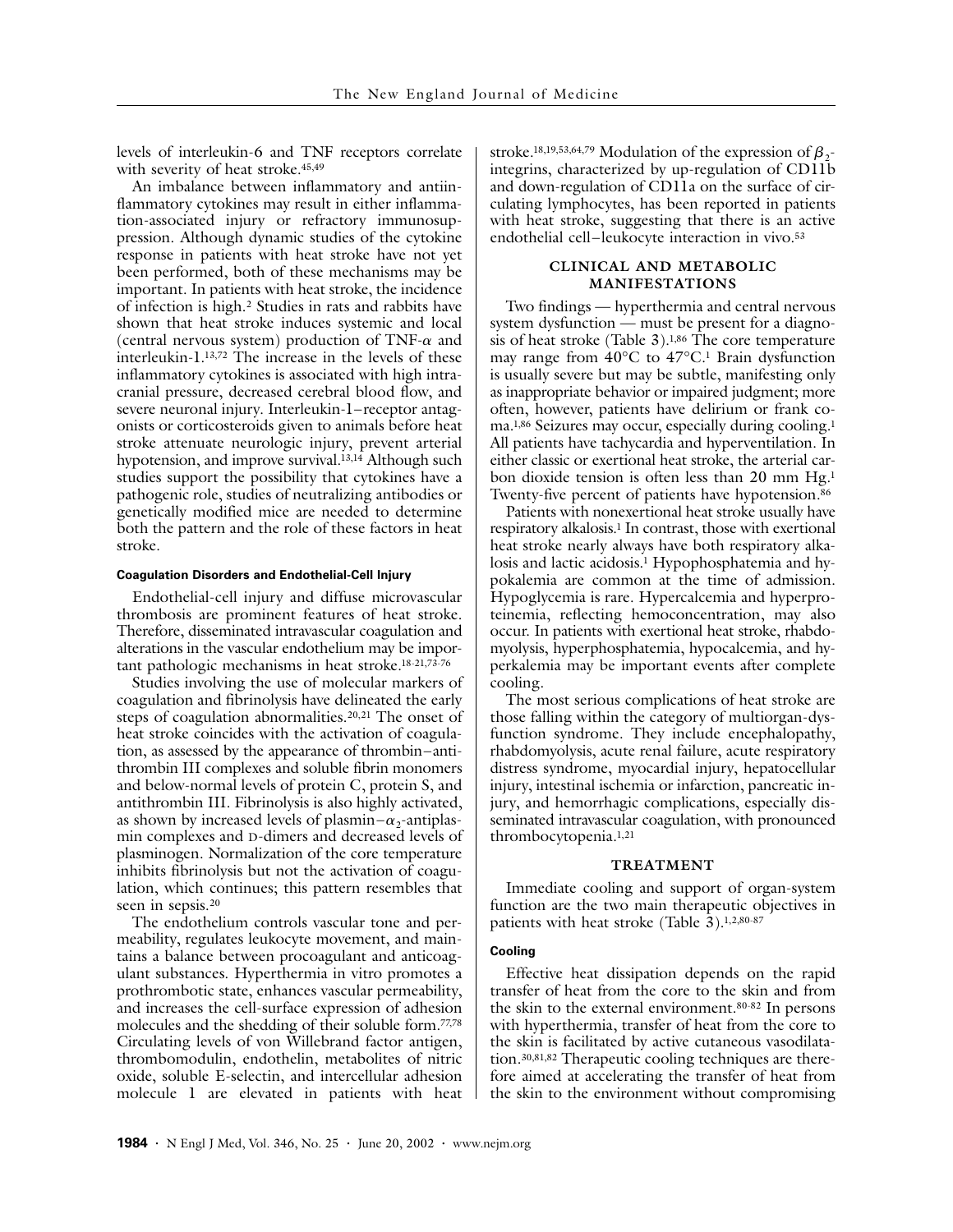#### **TABLE 3.** MANAGEMENT OF HEAT STROKE.\*

| <b>CONDITION</b>                                                                                                                                  | <b>INTERVENTION</b>                                                                                                                                                                                                                                                                                                                                                                  | <b>GOAL</b>                                                                                                                                                         |
|---------------------------------------------------------------------------------------------------------------------------------------------------|--------------------------------------------------------------------------------------------------------------------------------------------------------------------------------------------------------------------------------------------------------------------------------------------------------------------------------------------------------------------------------------|---------------------------------------------------------------------------------------------------------------------------------------------------------------------|
| Out of hospital                                                                                                                                   |                                                                                                                                                                                                                                                                                                                                                                                      |                                                                                                                                                                     |
| Heat stress (due to heat wave, summer<br>heat, or strenuous exercise), with<br>changes in mental status (anxiety,<br>delirium, seizures, or coma) | Measure the patient's core temperature (with a rectal probe)<br>If the core temperature is $>40^{\circ}$ C, move the patient to a cool-<br>er place, remove his or her clothing, and initiate external<br>cooling: cold packs on the neck, axillae, and groin; con-<br>tinuous fanning (or opening of the ambulance windows);<br>and spraying of the skin with water at 25°C to 30°C | Diagnose heat stroke <sup>+</sup><br>Lower the core temperature to $\leq 39.4^{\circ}$ C, pro-<br>mote cooling by conduction, and promote<br>cooling by evaporation |
|                                                                                                                                                   | Position an unconscious patient on his or her side and clear<br>the airway                                                                                                                                                                                                                                                                                                           | Minimize the risk of aspiration                                                                                                                                     |
|                                                                                                                                                   | Administer oxygen at 4 liters/min<br>Give isotonic crystalloid (normal saline)<br>Rapidly transfer the patient to an emergency department                                                                                                                                                                                                                                            | Increase arterial oxygen saturation to >90%<br>Provide volume expansion                                                                                             |
| In hospital                                                                                                                                       |                                                                                                                                                                                                                                                                                                                                                                                      |                                                                                                                                                                     |
| Cooling period                                                                                                                                    | Confirm diagnosis with thermometer calibrated to measure<br>high temperatures (40 $\rm{^{\circ}C}$ to 47 $\rm{^{\circ}C}$ )                                                                                                                                                                                                                                                          |                                                                                                                                                                     |
| Hyperthermia                                                                                                                                      | Monitor the rectal and skin temperatures; continue cooling                                                                                                                                                                                                                                                                                                                           | Keep rectal temperature $\langle 39.4^{\circ} \text{C}\xi \rangle$ and skin<br>temperature 30°C-33°C                                                                |
| <b>Seizures</b>                                                                                                                                   | Give benzodiazepines                                                                                                                                                                                                                                                                                                                                                                 | Control seizures                                                                                                                                                    |
| Respiratory failure                                                                                                                               | Consider elective intubation (for impaired gag and cough re-<br>flexes or deterioration of respiratory function)                                                                                                                                                                                                                                                                     | Protect airway and augment oxygenation (arte-<br>rial oxygen saturation >90%)                                                                                       |
| Hypotension                                                                                                                                       | Administer fluids for volume expansion, consider vasopres-<br>sors, and consider monitoring central venous pressure                                                                                                                                                                                                                                                                  | Increase mean arterial pressure to $>60$ mm Hg<br>and restore organ perfusion and tissue oxy-<br>genation                                                           |
| Rhabdomyolysis                                                                                                                                    | Expand volume with normal saline and administer intrave-<br>nous furosemide, mannitol, and sodium bicarbonate                                                                                                                                                                                                                                                                        | Prevent myoglobin-induced renal injury: pro-<br>mote renal blood flow, diuresis, and alkaliza-<br>tion of urine                                                     |
|                                                                                                                                                   | Monitor serum potassium and calcium levels and treat hyper-<br>kalemia                                                                                                                                                                                                                                                                                                               | Prevent life-threatening cardiac arrhythmia                                                                                                                         |
| After cooling<br>Multiorgan dysfunction                                                                                                           | Supportive therapy                                                                                                                                                                                                                                                                                                                                                                   | Recovery of organ function                                                                                                                                          |

\*Data are from Knochel and Reed,<sup>1</sup> Graham et al.,<sup>80</sup> Wyndham et al.,<sup>81</sup> Weiner and Khogali,<sup>82</sup> Al-Aska et al.,<sup>83</sup> White et al.,<sup>84,85</sup> and Bouchama et al.<sup>86</sup> †Heat stroke should be suspected in any patient with changes in mental status during heat stress, even if his or her core temperature is <40°C.

‡There is no evidence that one cooling technique is superior to another. Noninvasive techniques that are easy to apply, well tolerated, and not likely to cause cutaneous vasoconstriction are preferred.

§There is no evidence to support a specific temperature end point at which cooling should be halted. However, a rectal temperature of 39.4°C has been used in large series and has proved to be safe.<sup>86</sup>

¶Hypotension usually responds to volume expansion and cooling. Vasodilatory shock and primary myocardial dysfunction may underlie sustained hypotension that is refractory to volume expansion. Therapy should be individualized and guided by the patient's clinical response.

the flow of blood to the skin.80-85 This is accomplished by increasing the temperature gradient between the skin and the environment (for cooling by conduction) or by increasing the gradient of water-vapor pressure between the skin and the environment (for cooling by evaporation), as well as by increasing the velocity of air adjacent to the skin (for cooling by convection). In practice, cold water or ice is applied to the skin, which is also fanned (Table 4). Most such methods lower the skin temperature to below 30°C, triggering cutaneous vasoconstriction and shivering. To overcome this response, the patient may be vigorously massaged, sprayed with tepid water (40°C), or exposed to hot moving air  $(45^{\circ}C)$ , either at the same time as cooling methods are applied or in an alternating fashion.80-83 There have been no controlled studies comparing the effects of these various cooling techniques on cooling times and outcome in patients with heat stroke.

No pharmacologic agents that accelerate cooling are helpful in the treatment of heat stroke. Although the use of dantrolene sodium has been considered, this agent was found ineffective in a double-blind, randomized study.86 The role of antipyretic agents in heat stroke has not been evaluated, despite findings that pyrogenic cytokines are implicated in heat stress.

Recovery of central nervous system function during cooling is a favorable prognostic sign and should be expected in the majority of patients who receive prompt and aggressive treatment. Residual brain damage occurs in about 20 percent of the patients and is associated with high mortality.1,2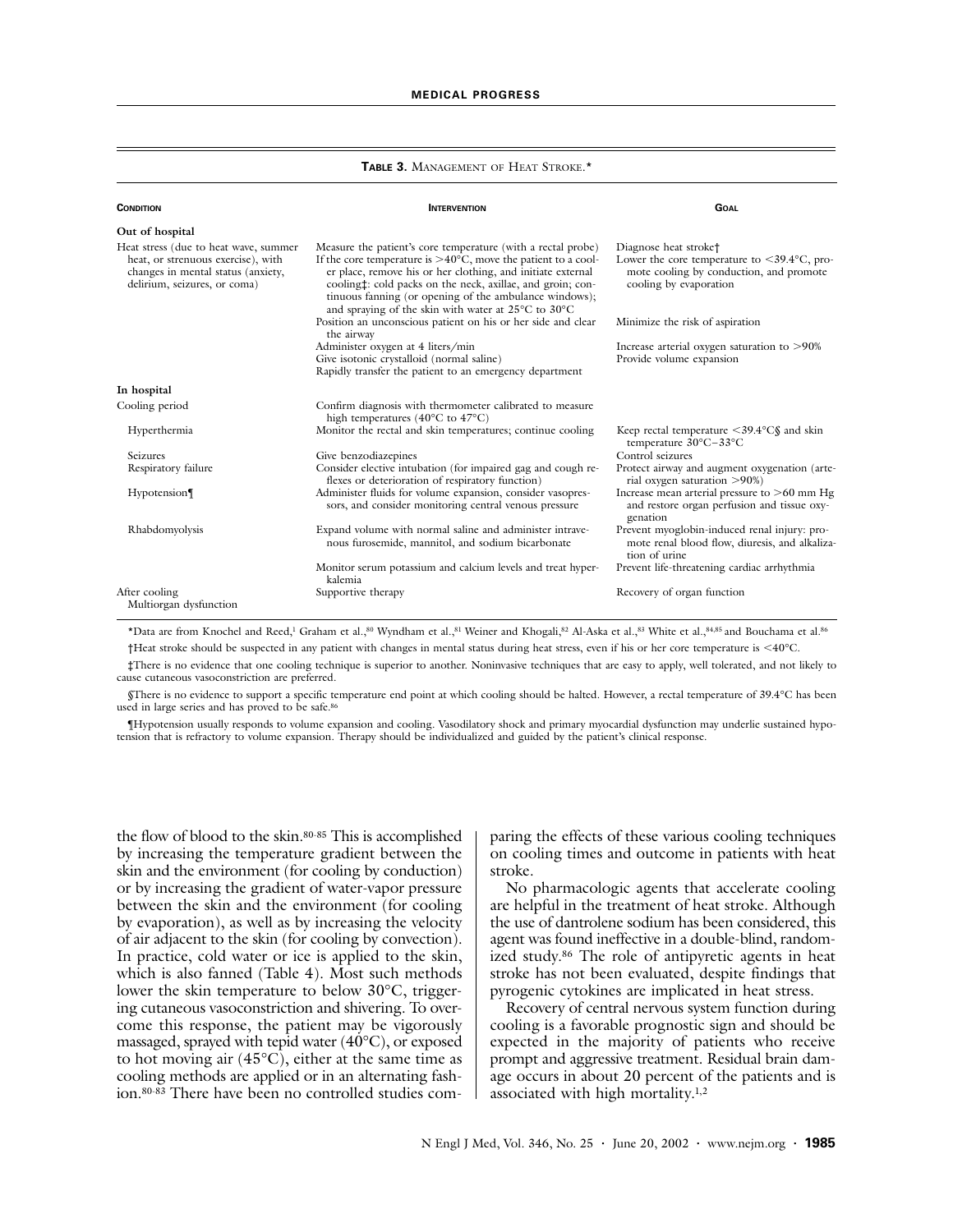#### **TABLE 4.** METHODS OF COOLING.

#### **Techniques based on conductive cooling** External<sup>\*</sup>

Cold-water immersion Application of cold packs or ice slush over part of the body or the whole body Use of cooling blankets Internal† Iced gastric lavage Iced peritoneal lavage **Techniques based on evaporative or convective cooling**

Fanning the undressed patient at room temperature (20°C to 22°C) Wetting of the body surface during continuous fanning‡ Use of a body-cooling unit§

\*Because external cooling results in cutaneous vasoconstriction, vigorous massaging of the skin is recommended.81,82

†Internal cooling, which has been investigated in animals, is infrequently used in humans.84,85 Gastric or peritoneal lavage with ice water may cause water intoxication.

‡The skin is covered with a fine gauze sheet that has been soaked in water at 20°C while the patient is fanned. The fanning is reduced or stopped if the skin temperature drops to <30°C.83

§A body-cooling unit is a special bed that sprays atomized water at 15°C and warm air at 45°C over the whole body surface to keep the temperature of the wet skin between 32°C and 33°C.82

#### **Prevention**

Heat stroke is a preventable illness, and thorough knowledge of the disorder can help to reduce mortality and morbidity.1,3 Although classic heat stroke is predominant in very young or elderly persons and in those who have no access to air conditioning, $1-3,25-27$  it is also relatively common among persons with chronic mental disorders or cardiopulmonary disease and those receiving medications that interfere with salt and water balance, such as diuretics, anticholinergic agents, and tranquilizers that impair sweating.1-3,25-27 Exertional heat stroke may be seen in manual laborers, military personnel, football players, long-distance runners, and those who ingest an overdose of cocaine or amphetamines.1 To prevent both types of heat stroke, people can acclimatize themselves to heat, schedule outdoor activities during cooler times of the day, reduce their level of physical activity, drink additional water, consume salty foods, and increase the amount of time they spend in air-conditioned environments.<sup>1,3</sup> Automobiles should be locked, and children should never be left unattended in an automobile during hot weather.

Despite accumulated knowledge and experience, deaths during heat waves are still common<sup>88-90</sup> and have been associated largely with social isolation in vulnerable populations, lack of air conditioning, and increases in heat during large gatherings for cultural or religious purposes.25-28,88-90 A plan to improve weather forecasting, alert those at risk, provide readily accessible air-conditioned shelters, and reduce energy costs during extreme weather so that air conditioning is affordable may decrease morbidity and mortality during heat waves.88-90 In football players, modification of practice schedules and avoidance of dehydration and salt depletion have been found to be effective means of preventing heat stroke.91

### **Emerging Concepts**

After the onset of heat stroke, normalizing the body temperature may not prevent inflammation, coagulation, and progression to multiorgan dysfunction.2,11,18,20,45,49,53 For this reason, new approaches to modulation of the inflammatory response are being studied in animals. Immunomodulators such as interleukin-1–receptor antagonists, antibodies to endotoxin, and corticosteroids improve survival in animals but have not yet been studied in humans.10,13,14 It is uncertain whether anticytokine and anti-endotoxin strategies will be more successful in heat stroke than they have been in sepsis. New therapeutic interventions aimed at limiting the activity of nuclear factor*k*B, a critical transcription factor in the regulation of acute inflammation, may prove more successful: in a model of inflammation-associated injury (mice with sepsis), inhibition of nuclear factor-*k*B activity has been found to improve survival, but it also appears to promote apoptosis of hepatocytes.<sup>92,93</sup>

Coagulation and fibrinolysis are frequently activated during heat stroke and may lead to disseminated intravascular coagulation.20,21 Replacement therapy with recombinant activated protein C, which attenuates both the coagulation and the inflammation, reduces mortality in patients with severe sepsis and may be useful in those with heat stroke as well.<sup>20,94</sup> Elucidation of the molecular mechanisms that trigger the activation of coagulation may lead to more specific therapy, such as tissue-factor pathway inhibitors.

More important are potential therapeutic applications based on knowledge of the stress-response proteins.15,16 A logical goal for the next generation of immunomodulators is selective pharmacologic induction of the expression of heat-shock proteins. Salicylate and nonsteroidal antiinflammatory drugs activate heatshock transcription factors and induce the transcription and translation of heat-shock proteins in mammalian cells.57 This response enhances tolerance of heat and cellular protection against heat stress. Although excessive expression of the heat-shock proteins blocks essential cellular processes, partial up-regulation of these proteins may prove beneficial, particularly as a preventive measure during a heat wave. Further studies are required to define the degree to which inflammatory and stress responses can be modulated in humans without interfering with essential immunologic mechanisms.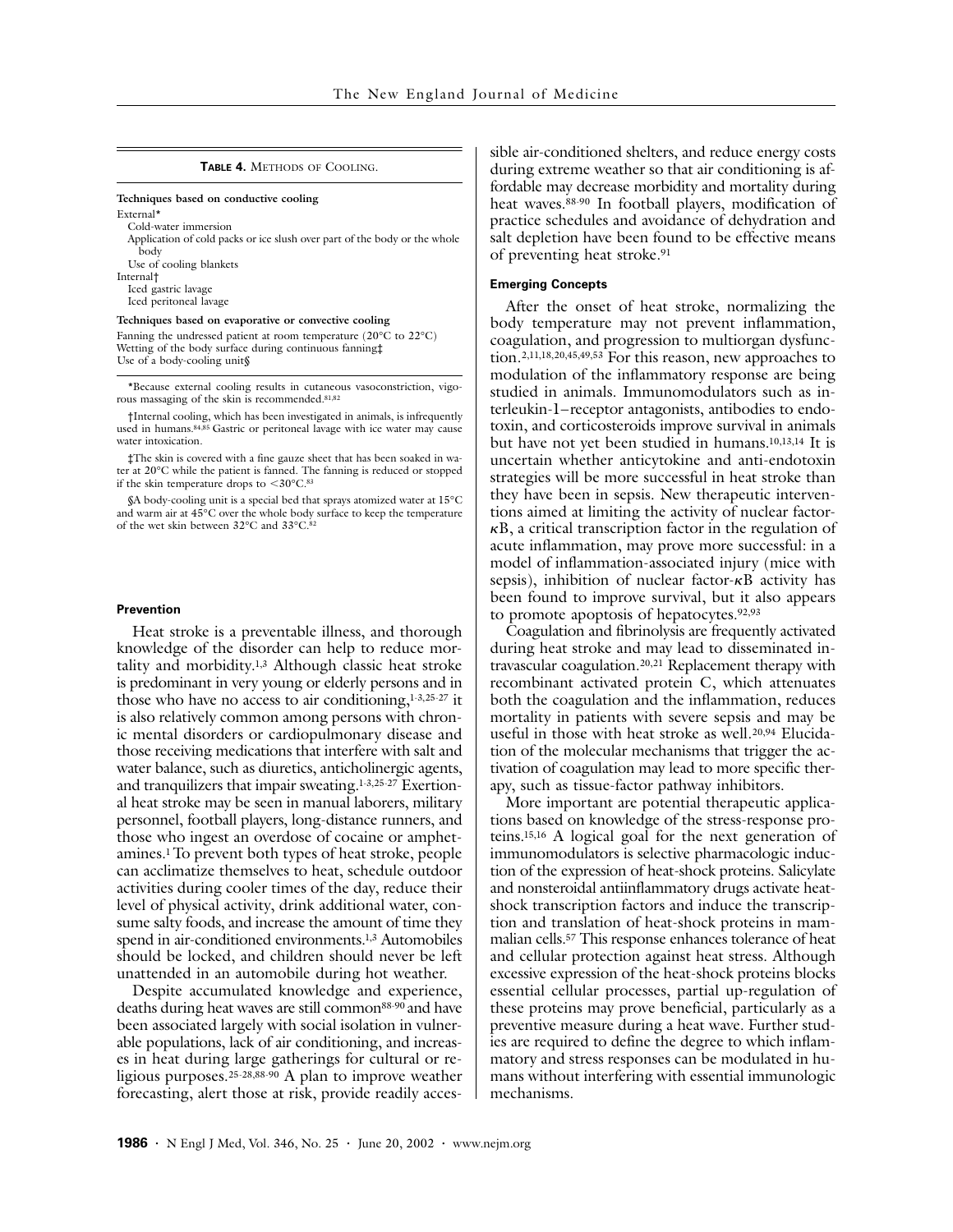## **CONCLUSIONS**

The threat of heat stroke is increasing. Global warming is already causing heat waves in temperate climates.4-8 The recognition that thermoregulatory failure and impaired regulation of inflammatory and stress responses facilitate the progression from heat stress to heat stroke and contribute to the severity of tissue injury should make research in this direction a priority. Greater knowledge of the cellular and molecular responses to heat stress will help point to novel preventive measures and a new paradigm of immunomodulation. In this way, the multiorgan injury caused by heat stroke might be minimized in many patients.

*We are indebted to Yvonne Lock and Vickie Anderson for assistance in the preparation of the manuscript.*

#### **REFERENCES**

**1.** Knochel JP, Reed G. Disorders of heat regulation. In: Narins RG, ed. Maxwell & Kleeman's clinical disorders of fluid and electrolyte metabolism. 5th ed. New York: McGraw-Hill, 1994:1549-90.

**2.** Dematte JE, O'Mara K, Buescher J, et al. Near-fatal heat stroke during the 1995 heat wave in Chicago. Ann Intern Med 1998;129:173-81.

**3.** Heat-related illnesses, deaths, and risk factors — Cincinnati and Dayton, Ohio, 1999, and United States, 1979–1997. MMWR Morb Mortal Wkly Rep 2000;49:470-3.

**4.** Easterling DR, Meehl GA, Parmesan C, Changnon SA, Karl TR, Mearns LO. Climate extremes: observations, modeling, and impacts. Science 2000;298:2068-74.

**5.** Rooney C, McMichael AJ, Kovats RS, Coleman MP. Excess mortality in England and Wales, and in Greater London, during the 1995 heatwave. J Epidemiol Community Health 1998;52:482-6.

**6.** Sartor F, Snacken R, Demuth C, Walckiers D. Temperature, ambient ozone levels, and mortality during summer 1994, in Belgium. Environ Res 1995;70:105-13.

**7.** Katsouyanni K, Trichopoulos D, Zavitsanos X, Touloumi G. The 1987 Athens heatwave. Lancet 1988;2:573.

**8.** Nakai S, Itoh T, Morimoto T. Deaths from heat stroke in Japan: 1968- 1994. Int J Biometeorol 1999;43:124-7.

**9.** Gathiram P, Wells MT, Raidoo D, Brock-Utne JG, Gaffin SL. Portal and systemic plasma lipopolysaccharide concentrations in heat-stressed primates. Circ Shock 1988;25:223-30.

**10.** Gathiram P, Wells MT, Brock-Utne JG, Gaffin SL. Antilipopolysaccharide improves survival in primates subjected to heat stroke. Circ Shock 1987;23:157-64.

**11.** Bouchama A, Parhar RS, el-Yazigi A, Sheth K, al-Sedairy S. Endotoxemia and release of tumor necrosis factor and interleukin 1 alpha in acute heatstroke. J Appl Physiol 1991;70:2640-4.

**12.** Hall DM, Buettner GR, Oberley LW, Xu L, Matthes RD, Gisolfi CV. Mechanisms of circulatory and intestinal barrier dysfunction during whole body hyperthermia. Am J Physiol Heart Circ Physiol 2001;280:H509- H521.

**13.** Lin MT, Liu HH, Yang YL. Involvement of interleukin-1 receptor mechanisms in development of arterial hypotension in rat heatstroke. Am J Physiol 1997;273:H2072-H2077.

**14.** Liu CC, Chien CH, Lin MT. Glucocorticoids reduce interleukin-1 concentration and result in neuroprotective effects in rat heatstroke. J Physiol 2000;27:333-43.

**15.** Yang YL, Lin MT. Heat shock protein expression protects against cerebral ischemia and monoamine overload in rat heatstroke. Am J Physiol 1999;276:H1961-H1967.

**16.** Li PL, Chao YM, Chan SH, Chan JY. Potentiation of baroreceptor reflex response by heat shock protein 70 in nucleus tractus solitarii confers cardiovascular protection during heatstroke. Circulation 2001;103:2114- 19.

**17.** Wang ZZ, Wang CL, Wu TC, Pan HN, Wang SK, Jiang JD. Autoantibody response to heat shock protein 70 in patients with heatstroke. Am J Med 2001;111:654-7.

**18.** Bouchama A, Hammami MM, Haq A, Jackson J, al-Sedairy S. Evidence for endothelial cell activation/injury in heatstroke. Crit Care Med 1996;24:1173-8.

**19.** Shieh SD, Shiang JC, Lin YF, Shiao WY, Wang JY. Circulating angiotensin-converting enzyme, von Willebrand factor antigen and thrombomodulin in exertional heat stroke. Clin Sci (Lond) 1995;89:261-5.

**20.** Bouchama A, Bridey F, Hammami MM, et al. Activation of coagulation and fibrinolysis in heatstroke. Thromb Haemost 1996;76:909-15. **21.** al Mashhadani SA, Gader AG, al Harthi SS, Kangav D, Shaheen FA, Bogus F. The coagulopathy of heatstroke: alterations in coagulation and

fibrinolysis in heatstroke patients during the pilgrimage (Haj) to Makkah. Blood Coagul Fibrinolysis 1994;5:731-6. **22.** Pedersen BK, Hoffman-Goetz L. Exercise and the immune system:

regulation, integration, and adaptation. Physiol Rev 2000;80:1055-81. **23.** Moseley PL. Heat shock proteins and heat adaptation of the whole organism. J Appl Physiol 1997;83:1413-7.

**24.** Beal AL, Cerra FB. Multiple organ failure syndrome in the 1990s: systemic inflammatory response and organ dysfunction. JAMA 1994;271: 226-33.

**25.** Semenza JC, Rubin CH, Falter KH, et al. Heat-related deaths during the July 1995 heat wave in Chicago. N Engl J Med 1996;335:84-90.

**26.** Jones TS, Liang AP, Kilbourne EM, et al. Morbidity and mortality associated with the July 1980 heat wave in St. Louis and Kansas City, Mo. JAMA 1982;247:3327-31.

**27.** Kilbourne EM, Choi K, Jones TS, Thacker SB. Risk factors for heatstroke: a case-control study. JAMA 1982;247:3332-6.

**28.** Ghaznawi HI, Ibrahim MA. Heat stroke and heat exhaustion in pilgrims performing the Haj (annual pilgrimage) in Saudi Arabia. Ann Saudi Med 1987;7:323-6.

**29.** Mackowiak PA, ed. Fever: basic mechanisms and management. 2nd ed. Philadelphia: Lippincott-Raven, 1997:35-40.

**30.** Rowell LB. Cardiovascular aspects of human thermoregulation. Circ Res 1983;52:367-79.

**31.** Buono MJ, Sjoholm NT. Effect of physical training on peripheral sweat production. J Appl Physiol 1988;65:811-4.

**32.** Nelson N, Eichna LW, Horvath SM, Shelley WB, Hatch TF. Thermal exchanges of man at high temperatures. Am J Physiol 1947;151:626-52.

**33.** Adams WC, Fox RH, Fry AJ, MacDonald IC. Thermoregulation during marathon running in cool, moderate, and hot environments. J Appl Physiol 1975;38:1030-7.

**34.** Deschamps A, Levy RD, Cosio MG, Marliss EB, Magder S. Effect of saline infusion on body temperature and endurance during heavy exercise. J Appl Physiol 1989;66:2799-804.

**35.** Knochel JP. Catastrophic medical events with exhaustive exercise:

"white collar rhabdomyolysis." Kidney Int 1990;38:709-19.

**36.** Gabay C, Kushner I. Acute-phase proteins and other systemic responses to inflammation. N Engl J Med 1999;340:448-54. [Erratum, N Engl J Med 1999;340:1376.]

**37.** Cannon JG, Kluger MJ. Endogenous pyrogen activity in human plasma after exercise. Science 1983;220:617-9.

**38.** Espersen GT, Elbaek A, Ernst E, et al. Effect of physical exercise on cytokines and lymphocyte subpopulations in human peripheral blood. APMIS 1990;98:395-400.

**39.** Robins HI, Kutz M, Wiedemann GJ, et al. Cytokine induction in humans by 41.8 degrees C whole body hyperthermia. Cancer Lett 1995;97: 195-201.

**40.** Camus G, Nys M, Poortmans JR, et al. Endotoxaemia, production of tumour necrosis factor alpha and polymorphonuclear neutrophil activation following strenuous exercise in humans. Eur J Appl Physiol Occup Physiol 1998;79:62-8.

**41.** Ostrowski K, Rohde T, Zacho M, Asp S, Pedersen BK. Evidence that interleukin-6 is produced in human skeletal muscle during prolonged running. J Physiol 1998;508:949-53.

**42.** Moldoveanu AI, Shephard RJ, Shek PN. Exercise elevates plasma levels but not gene expression of IL-1beta, IL-6 and TNF-alpha in blood mononuclear cells. J Appl Physiol 2000;89:1499-504.

**43.** Suzuki K, Yamada M, Kurakake S, et al. Circulating cytokines and hormones with immunosuppressive but neutrophil-priming potentials rise af-

ter endurance exercise in humans. Eur J Appl Physiol 2000;81:281-7. **44.** Chang DM. The role of cytokines in heatstroke. Immunol Invest 1993;22:553-61.

**45.** Bouchama A, al-Sedairy S, Siddiqui S, Shail E, Rezeig M. Elevated pyrogenic cytokines in heatstroke. Chest 1993;104:1498-502.

**46.** Hammami MM, Bouchama A, Shail E, al-Sedairy S. Elevated serum level of soluble interleukin-2 receptor in heatstroke. Intensive Care Med 1998;24:988.

**47.** Bouchama A, Hammami MM, Al Shail E, De Vol E. Differential ef-